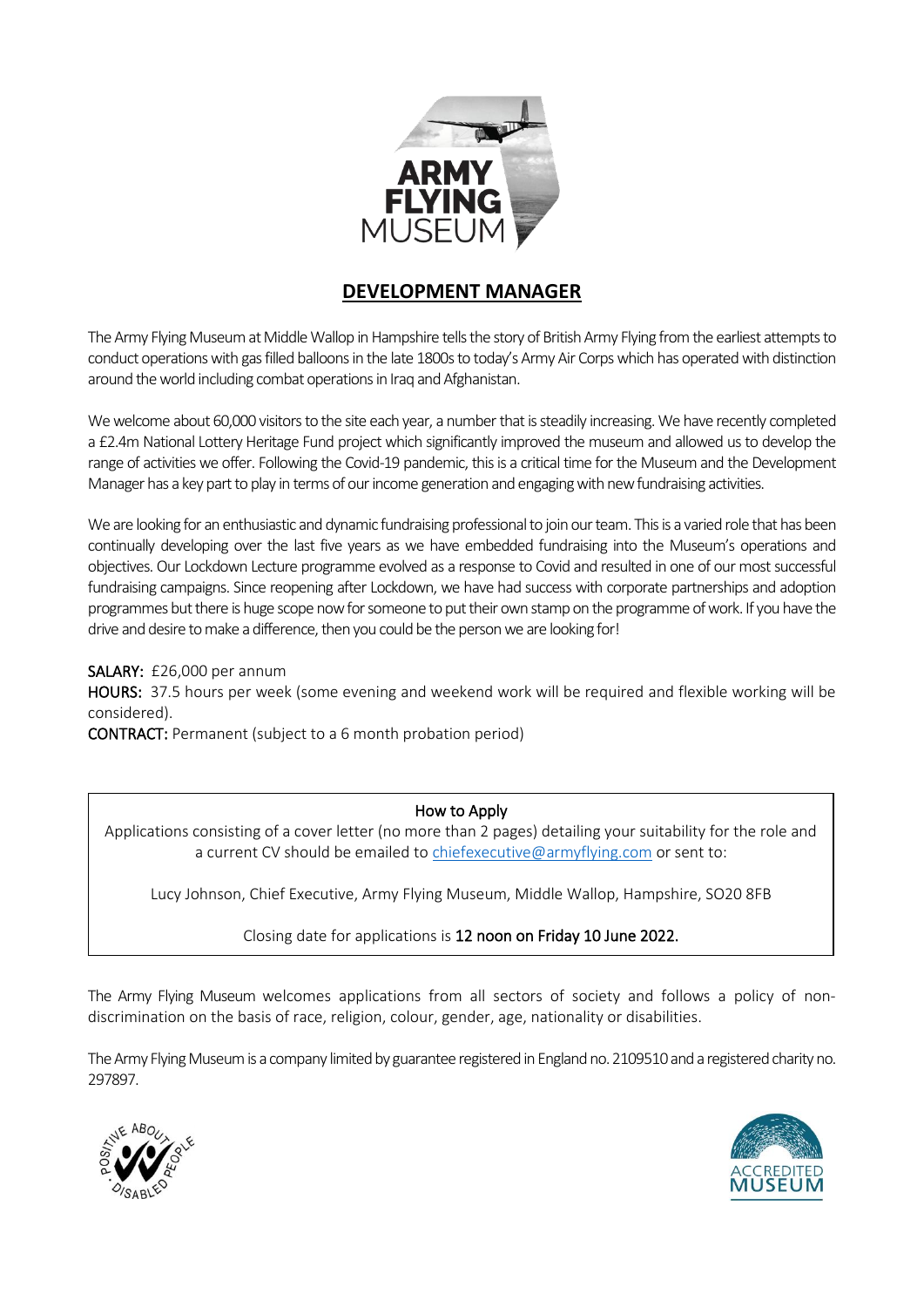# JOB DESCRPTION: DEVELOPMENT MANAGER

Salary: £26,000 per annum Location: The Army Flying Museum, Middle Wallop, Stockbridge, Hampshire, SO20 8DY Hours: 37.5 hours per week Reporting to: Chief Executive Responsible for: N/A Contract: Permanent (subject to a 6 month probation period). This role requires a DBS check.

### Purpose of Role

This is a full time position. The key tasks include:

- Leading on new and existing fundraising initiatives
- Identifying grants and funds, and applying for general and project specific funding
- Building on our existing network of supporters and identifying areas for growth
- Responsible for the management of our CRM system
- Working as a key part of the *Wallop Wheels & Wings* team and the *Lockdown Lectures* team

As part of the legacy of our National Lottery Heritage Fund project, we have firmly embedded fundraising into our operations and this role has become a key part of the organisation.

## Specific Duties

- Researching and applying for grants to support general operations and specific projects in line with the museum's operational objectives
- Researching, planning and delivering new fundraising initiatives and events to help achieve the annual fundraising targets
- Developing business and charity relationships, supporting CSR objectives
- Maintaining and developing the Corporate Partnership and Adopt an Aircraft schemes
- Responsible for the management of our CRM system (WebCRM)
- Responsible for the visitor Membership scheme and advocating for its growth
- Project Manager for the [Lockdown Lectures,](https://armyflying.com/what-s-on/lockdown-lectures/small-but-deadly-helicopters-in-the-falklands/) ensuring the planning and delivery of our own lectures whilst also supporting other museums to start their own
- A key member of the [Wallop Wheels & Wings](https://armyflying.com/what-s-on/events/wallop-wheels-and-wings-2022/) team, responsible for sponsorship and corporate hospitality
- Acting as secretary for the quarterly Fundraising Committee meetings
- As a member of a small team, any other reasonable tasks required to support museum operations

### Person Specification

### ESSENTIAL

- Relevant experience or qualifications allowing a good understanding of development work in a cultural environment.
- At least three years' experience of working within a fundraising or development role
- Proven track record of successful grant applications
- Ability to develop strong and sustainable partnerships with other organisations and businesses
- Ability to establish and maintain positive relationships with, and enthuse, people from diverse backgrounds.
- Excellent verbal and written communication skills, with the ability to build quick rapport with people